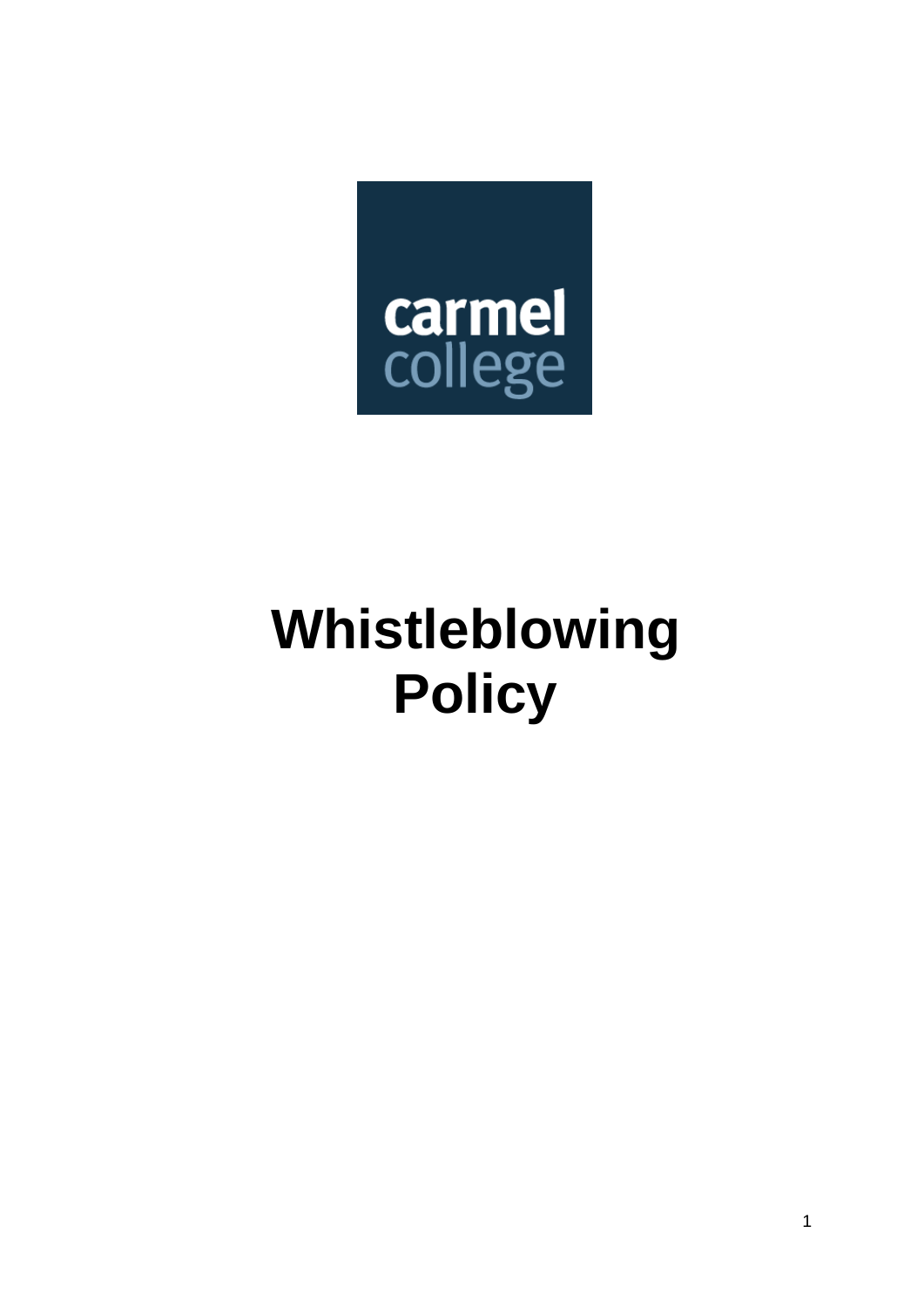# **1. Introduction**

- 1.1 Carmel College is committed to promoting a climate of openness, honesty, integrity and respect for the individual. All employees are encouraged to act in an ethical and principled manner and any claims of malpractice are taken seriously.
- 1.2 The purpose of this policy is to provide a process for employees, those staff engaged by the College through an agency and governors to raise genuine and legitimate concerns of suspected bribery, breaches of the law and other serious wrongdoings. This policy is intended to provide safeguards to enable persons to raise concerns about malpractice in connection with the College without fear or recrimination or reprisal.
- 1.3 The College encourages the raising of genuine concerns about suspected wrongdoing at the earliest practicable stage.
- 1.4 Where appropriate, concerns raised under this policy may instead be referred for investigation under the Fraud and Corruption Policy. The protection afforded by the Whistleblowing Policy will still apply.
- 1.5 This policy should be used if serious malpractice or impropriety within the College is discovered or suspected. If an employee is unsure about whether or not the practice he/she has discovered is deemed serious malpractice the employee may wish to seek the confidential advice of the independent charity 'Public Concern at Work' 020 7404 6609 or email whistle@pcaw.org.uk

Serious malpractice may be defined as:

- Fraud
- Financial irregularities
- **Corruption**
- Bribery
- Dishonesty
- Miscarriage of justice
- Criminal activity or failing to comply with a legal obligation
- Creating or ignoring a serious risk to health and safety
- 1.6 Any concerns about malpractice should always be raised internally in the first instance without fear of adverse repercussions being taken. The law allows you to raise such concerns externally and this Policy informs you how you can do so. However, a failure to raise a concern under this procedure may result in a disclosure losing its protected status under the law.
- 1.7 This policy also seeks to balance the need to allow a culture of openness against the need to protect other employees, workers and students against vexatious allegations or allegations which are not well-founded.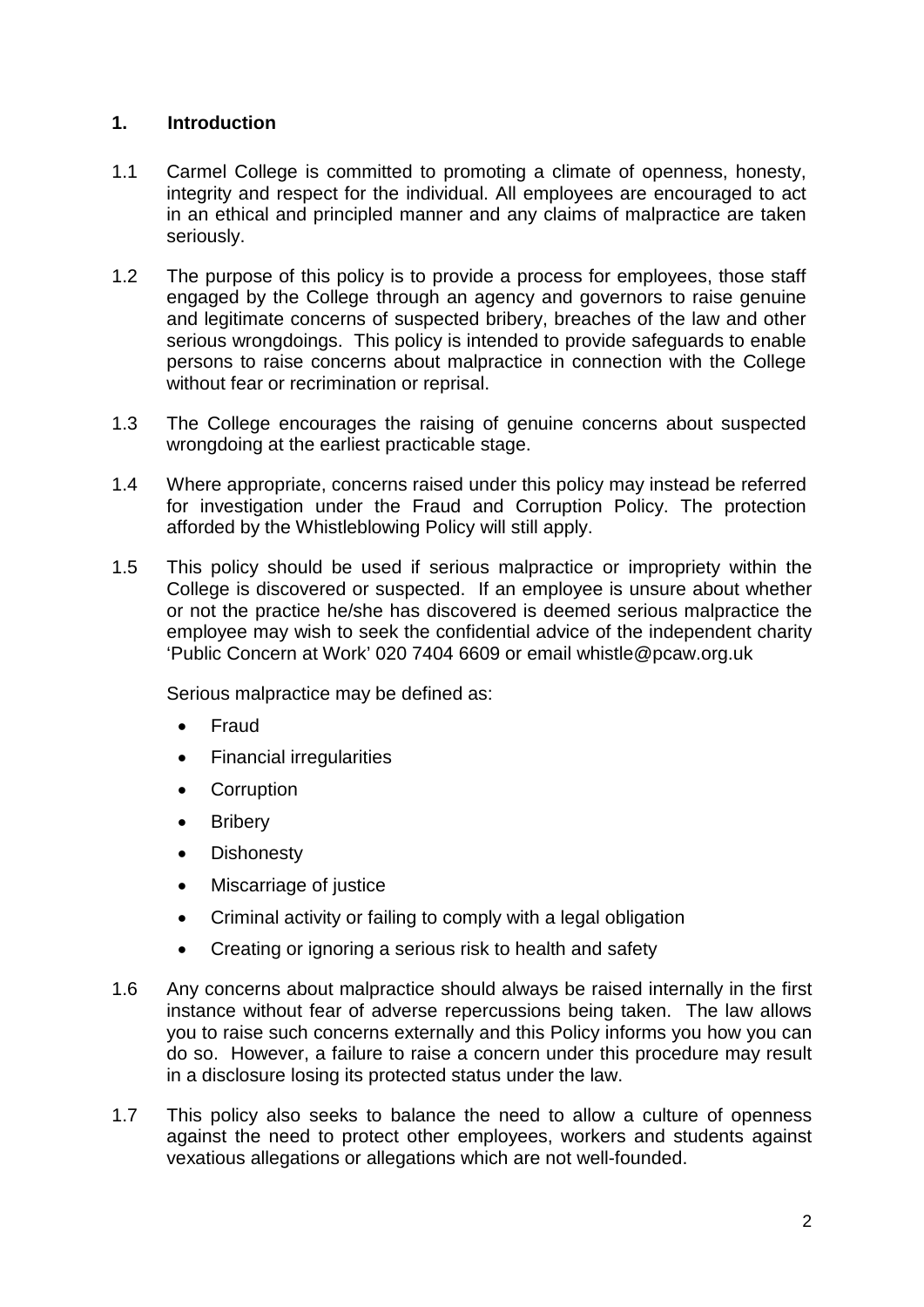- 1.8 The principles of openness and accountability which underpin legislation protecting whistleblowers are reflected in this policy and procedure. The College is also committed to ensuring compliance with the Bribery Act 2010.
- 1.9 Students are also encouraged to raise genuine concerns about suspected wrongdoing using the Student Complaints Procedure.

# **2. Applicability of this policy**

- 2.1 This policy applies to all employees of the College, which includes any casual workers or home-based casual workers and Agency employees / workers engaged by the College.
- 2.2 This policy also applies to all members of the Governing Body.
- 2.3 Individuals might be unsure whether it is appropriate to raise their concern under this policy or whether it is a personal grievance, which is more appropriate to be raised under the regulations of the College's Grievance Policy. Any employee/worker in this situation is encouraged to approach the Human Resources Department in confidence for advice.

## **3. Protected disclosures**

- 3.1 The law (Public Interest Disclosure Act 1998 and the Enterprise and Regularity Reform Act 2013) protects employees/workers who, out of a sense of public duty, want to reveal suspected wrongdoing or malpractice.
- 3.2 The law allows employees/workers to raise what it defines as a 'protected disclosure'. In order to be a protected disclosure, a disclosure must relate to a specific subject matter (See Section 4 below) and the disclosure must also be made in an appropriate way (See Section 5). A 'protected disclosure' must, in the reasonable belief of the person making it, also be made in the public interest. A 'protected disclosure' must consist of information and not merely be allegations of suspected malpractice.
- 3.3 This policy extends equal protection (as referred to in 3.1 and 3.2) to all complainants, including governors.

# **4. Specific Subject Matter**

If, in the course of employment, an employee becomes aware of information which he/she reasonably believes tends to show one or more of the following, he/she must use this policy:

- That a criminal offence has been committed, is being committed or is likely to be committed;
- That an individual has failed, is failing or is likely to fail to comply with any legal obligation to which they are subject;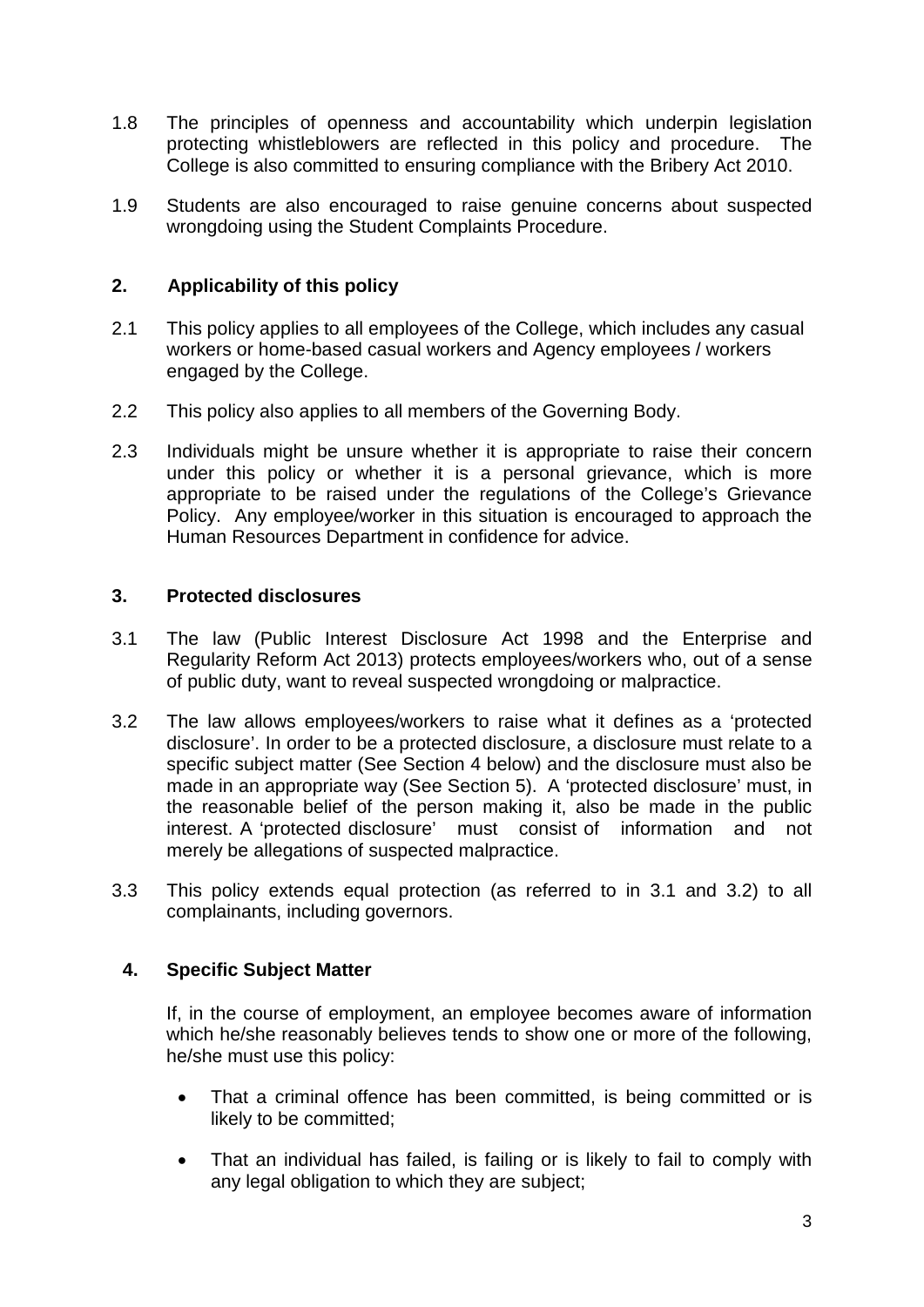- That a miscarriage of justice has occurred, is occurring, or is likely to occur.
- That the health or safety of any individual has been, is being, or is likely to be, endangered.
- That the environment, has been, is being, or is likely to be, damaged.
- That information tending to show any of the above, is being, or is likely to be, deliberately concealed.

## **5. Procedure for making a disclosure**

- 5.1 Information which an employee reasonably believes tends to show one or more of the situations listed in Section 4 should promptly be disclosed to the relevant line manager.
- 5.2 Line managers will, as soon as practicable, inform the Clerk to the Governors of any disclosures made to them. The Clerk to the Governors will record all relevant matters so raised and notify the appropriate person.
- 5.3 If it is inappropriate for an employee to make such a disclosure to his/her line manager, an employee may raise the issue with the Principal or the Clerk to the Governors.
- 5.4 Disclosures made by governors should be raised with the Clerk to the Governors.
- 5.5 If the disclosure relates to the Principal or Clerk to the Governors, the issue may be raised with the Chair of the Governing Body.
- 5.6 If the disclosure relates to the Chair of the Governing Body, the issue may be raised with the Chair of the Audit Committee.
- 5.7 Disclosures should preferably be in writing. The complainant may elect to give details orally. However, the Clerk to the Governors, or other person to whom the disclosure has been made, must make a written note of the disclosure.
- 5.8 Complainants are encouraged to identify themselves when making a disclosure. If an anonymous disclosure is made, the College will not be in a position to notify the individual making the disclosure of the outcome of action taken by the College. Anonymity also means that the College will have difficulty in investigating such a concern. The College reserves the right to determine whether to apply this procedure in respect of an anonymised disclosure in light of the following considerations:
	- The seriousness of the issues raised in the disclosure;
	- The credibility of the concern; and
	- How likely it is that the concern can be confirmed from attributable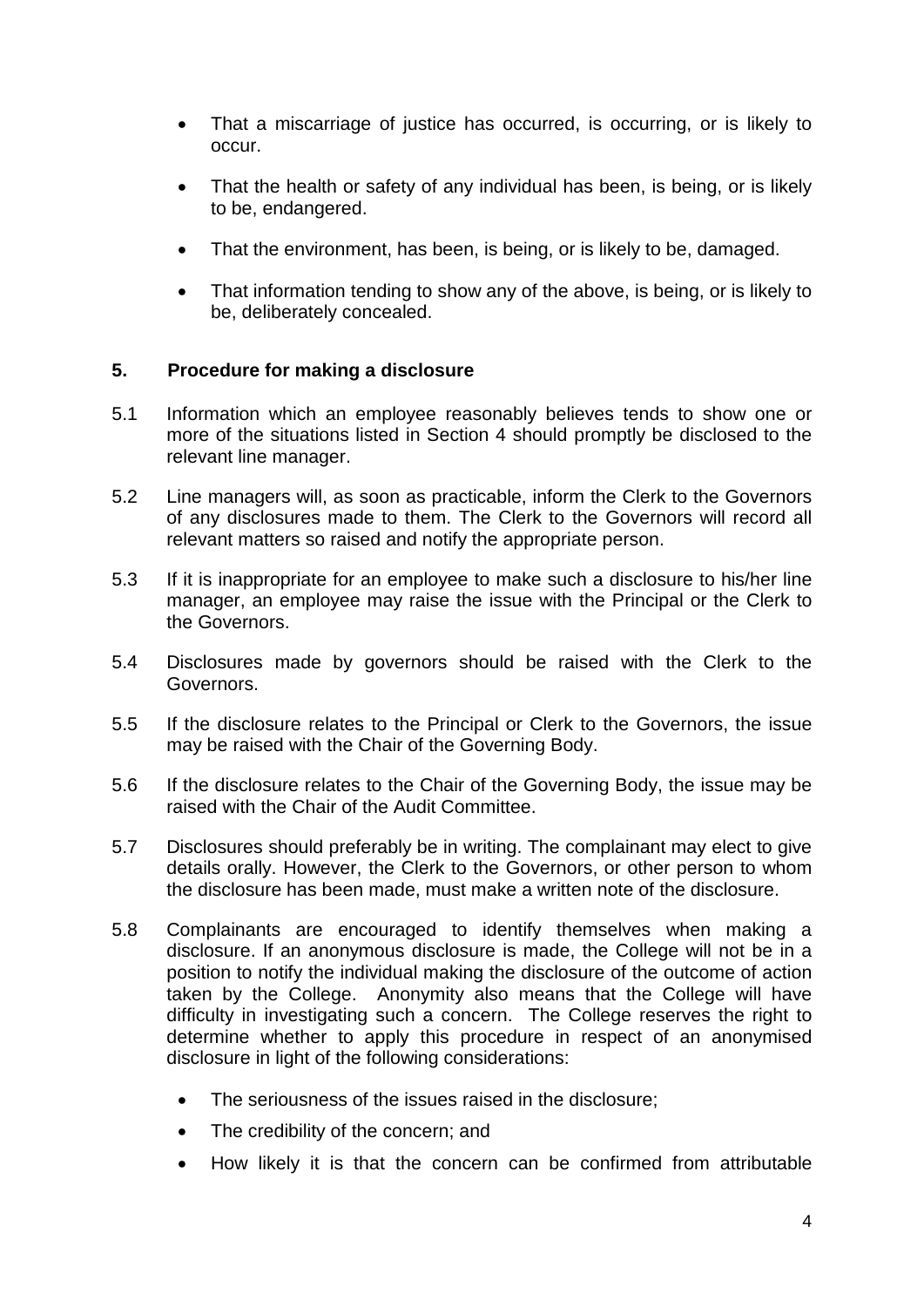sources.

5.9 For further guidance in relation to this policy and procedure, or concerning the use of the disclosure procedure generally, employees should speak in confidence to the Clerk to the Governors*.*

## **6. Procedure for investigation of a disclosure**

- 6.1 When a disclosure is made, the College will acknowledge its receipt, in writing, within a reasonable time.
- 6.2 The College will then determine whether or not it believes that the disclosure is wholly without substance or merit. If the College considers that the disclosure does not have sufficient merit to warrant further action, the person will be notified in writing of the reasons for the College's decision and advised that no further action will be taken by the College under this policy. Considerations to be taken into account when making this determination may include the following:
	- If the College is satisfied that the complainant does not have a reasonable belief that suspected malpractice is occurring; or
	- If the matter is already the subject of legal proceedings or appropriate action by an external body; or
	- If the matter is already subject to another, appropriate College procedure.
- 6.3 When a disclosure which has sufficient substance or merit warranting further action is made, the College will take action it deems appropriate (including action under any other applicable College policy or procedure). Possible actions could include internal investigations; referral to the College's auditors; or referral to relevant external bodies such as the police, OFSTED, Health and Safety Executive, or the Information Commissioner's Office'.
- 6.4 If appropriate, any internal investigation would be conducted by a manager of the College without any direct association with the individual to whom the disclosure relates, or by an external investigator appointed by the College as appropriate.

*Depending on the seriousness of the concern raised and the seniority of the worker making the disclosure, it would be appropriate for the Corporate Management Team and/or the Clerk to the Governors, to investigate the concern.*

- 6.5 The person investigating your complaint will normally send a written acknowledgement of any concern within five working days of receiving the complaint.
- 6.6 The College will strive to resolve matters as quickly as possible. It is noted that different types of concerns will require varying time for investigation. If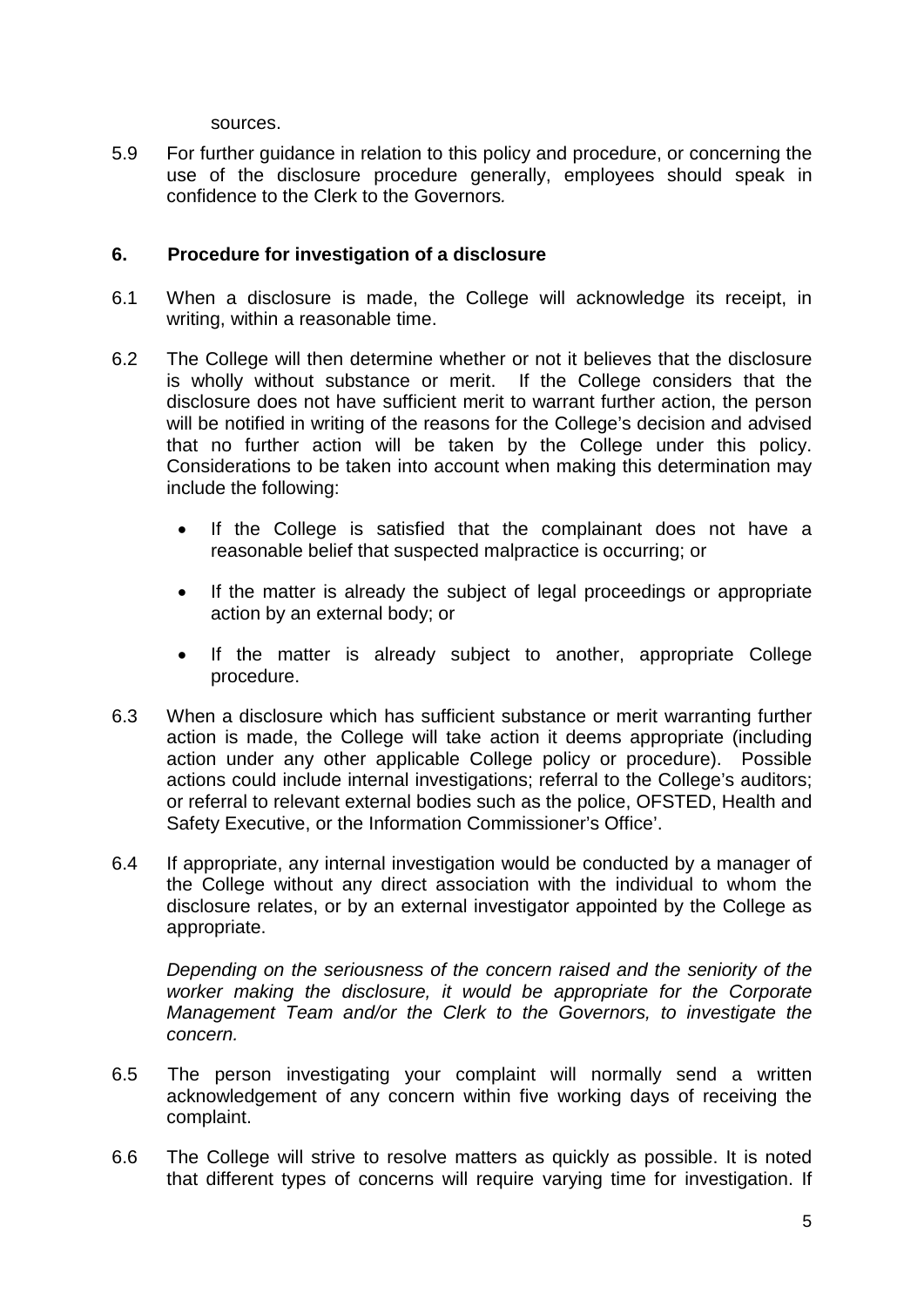investigations into the concern are prolonged, the complainant will be kept informed of the progress of the investigation.

- 6.7 If the complainant is not satisfied that the person responsible for the investigation is dealing with the matter properly, the complainant has the right to raise this issue in confidence with the Chair of the Governing Body (or the Chair of the Audit Committee should the alleged malpractice relate to the Chair). This can be done at any time during the investigation.
- 6.8 Any recommendations for further action made by the College will be addressed to the Principal or the Chair of the Governing Body as appropriate in the circumstances.
- 6.9 The complainant will be notified of the outcome of the investigation and any proposed action. As far as possible and subject to third party rights, the complainant will be told of the outcome of any action taken.
- 6.10 Any correspondence will be sent to the complainant's home address and not via the College internal mail.
- 6.11 If the complainant is not satisfied that the concern has been appropriately addressed, the issue should be raised with the Principal or Chair of the Governing Body within 10 working days. The Principal or the Chair of the Governing Body will make a final decision on action to be taken and notify the complainant.
- 6.12 The complainant has a right of access to an appropriate external body from the list of those detailed at the end of this policy but this recourse should only be used when all internal procedures have been exhausted and where the disclosure can be deemed in the public interests i.e. in the interests of protecting the public. Under no circumstances should the complainant talk to the media, as such a step could have serious implications for the College as a whole.
- 6.13 Where there is evidence of criminal activity, the Police will be informed.

### **7. Safeguards for persons making a disclosure**

- 7.1 The College will treat all such disclosures in a confidential and sensitive manner. Where applicable, the person making the disclosure will not have his/her name disclosed during the course of the investigation without prior approval.
- 7.2 The College will take all reasonable steps to ensure that any report of recommendations or other relevant documentation produced by the College does not identify the person making the disclosure without his/her written consent, or unless the College is legally obliged to do so, for the purposes of seeking legal advice.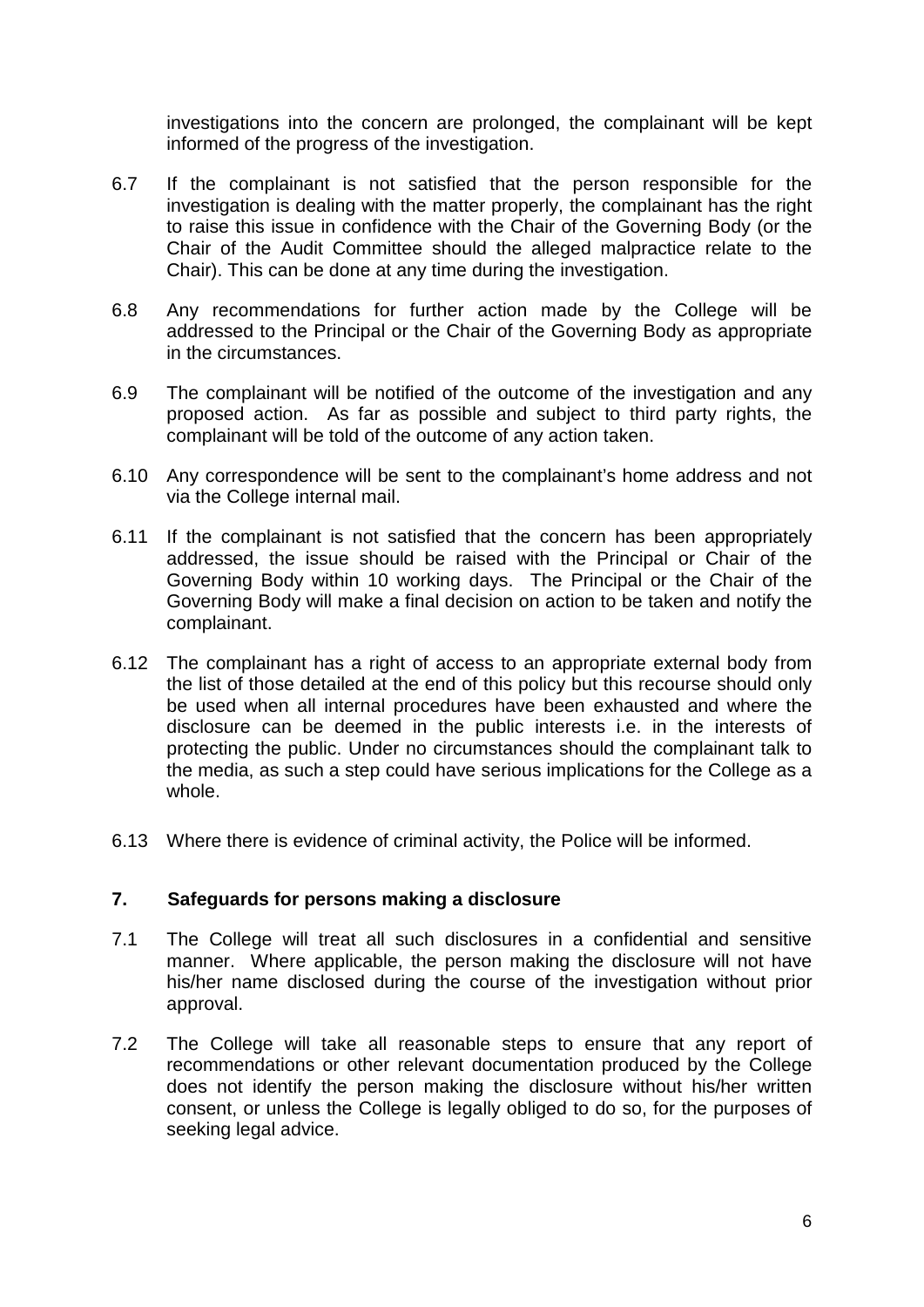- 7.3 If an employee/worker makes an allegation in good faith, which is not confirmed by the subsequent investigation, no action will be taken against him/her. However, where the College has grounds to believe that a disclosure was made maliciously or vexatiously, or without reasonable grounds, the complainant will be committing a disciplinary offence and disciplinary action will be taken.
- 7.3 An employee/worker will not suffer dismissal or any detrimental action or omission of any type (including informal pressure or any form of victimisation) by the College for making a disclosure in accordance with this policy. Equally, where an employee/worker is threatened, bullied, pressurised or victimised by a colleague for making a disclosure, disciplinary action will be taken by the College against the colleague in question.

## **8. Disclosure to external bodies**

- 8.1 An employee/worker has the right to make a disclosure outside of the College where there are reasonable grounds to do so and in accordance with the law.
- 8.2 A disclosure may be made to an appropriate external body prescribed by the law. This list of 'prescribed' organisations and bodies can be found in information on [the GOV.UK website.](https://www.gov.uk/government/uploads/system/uploads/attachment_data/file/183340/11-641-blowing-the-whistle-to-a-prescribed-person.pdf) (See also clause 6.12 and 10.3 – 10.4)
- 8.3 Disclosures can be made on a confidential basis to a practising solicitor or barrister.
- 8.4 If an employee/worker seeks advice outside of the College, care must be taken not to breach any confidentiality obligations or damage the College's reputation in so doing.

# **9. Accountability**

9.1 The College will keep a record of all concerns raised under this policy and procedure (including cases where the College deems that there is no case to answer and therefore that no action should be taken) and will report to the Audit Committee on an annual basis as appropriate.

### **10. Further assistance for persons making disclosures**

- 10.1 The College will not tolerate any harassment or victimisation of persons who make disclosures. If you feel you have been victimised or deterred from raising your concerns this matter must be made known to the person investigating your complaint. If this is proven the matter will be treated seriously and will be regarded as a serious disciplinary offence.
- 10.2 An employee / worker may want to confidentially request counselling or other support from the College's occupational health service. Any such request for counselling or support services should be addressed to the Human Resources Department.Such a request would be made in confidence.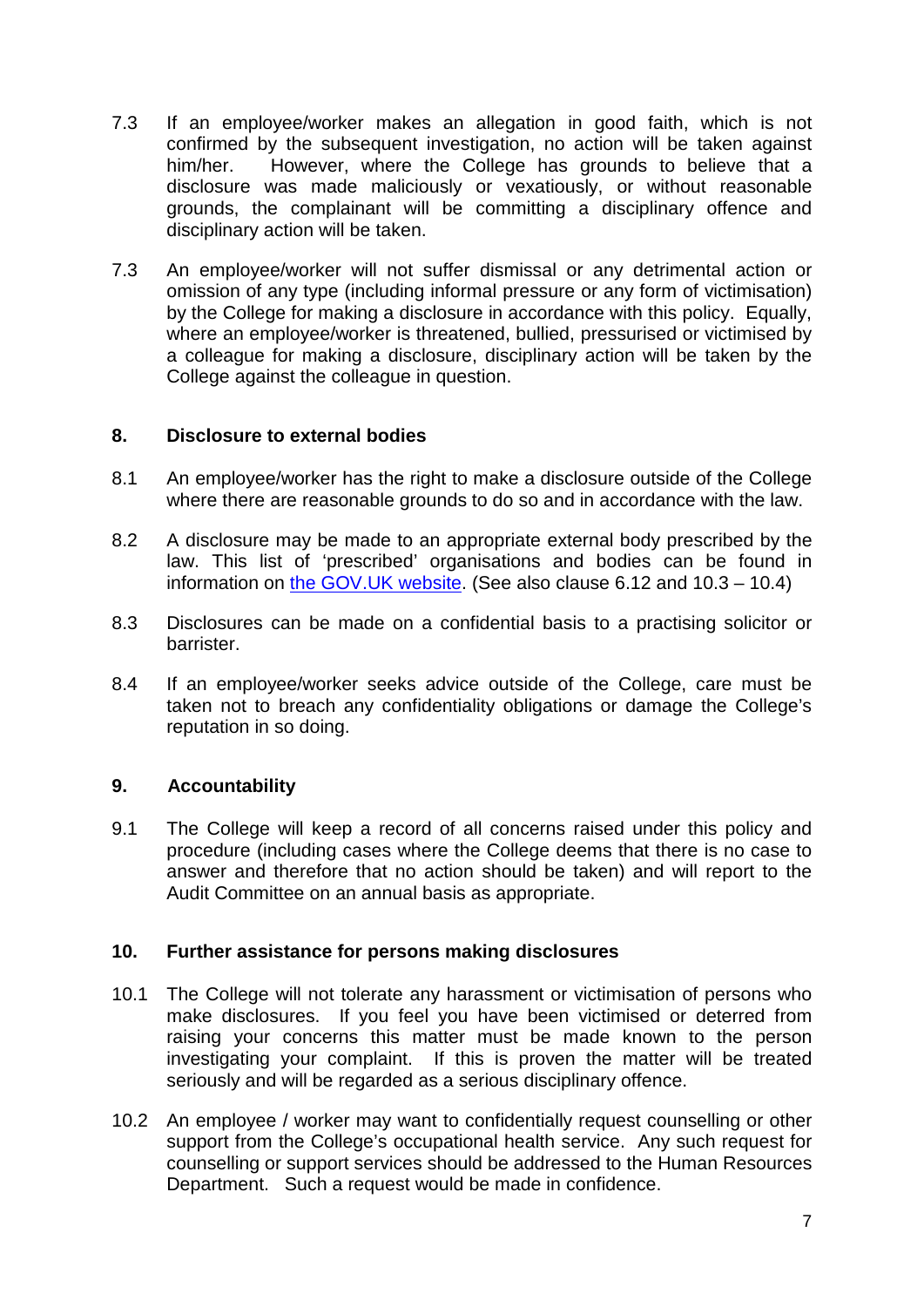10.3 The charity Public Concern at Work can be contacted for confidential advice on whistleblowing issues. Contact details are as follows:

CAN Mezzanine 7-14 Great Dover Street London SE1 4YR

Whistleblowing Advice Line: 020 7404 6609 [http://www.pcaw.org.uk](http://www.pcaw.org.uk/)

10.4 Other appropriate external sources of advice (See Clauses 6.12 and 8).

#### **Archdiocesan Trustees**

Trustee with responsibility for Schools and Colleges c/o Director of Schools and Colleges, Liverpool Archdiocesan Centre for Evangelisation, Croxteth Drive, Sefton Park, Liverpool. L17 1AA Tel: 0151 522 1071

#### **Financial Issues**

RSM UK (Internal Auditors) 3 Hardman Street, Manchester. M3 3HF Tel: 0161 830 4000

#### **Health & Safety**

Health and Safety Executive Redgrave Court, Merton Road, Bootle, Merseyside. L20 7HS Tel: 0345 300 9923

#### **Safeguarding of Learners**

WBHL, Ofsted, Piccadilly Gate, Store Street, Manchester, M1 2WD Email: [whistleblowing@ofsted.gov.uk](mailto:whistleblowing@ofsted.gov.uk) Tel: 0300 123 3155